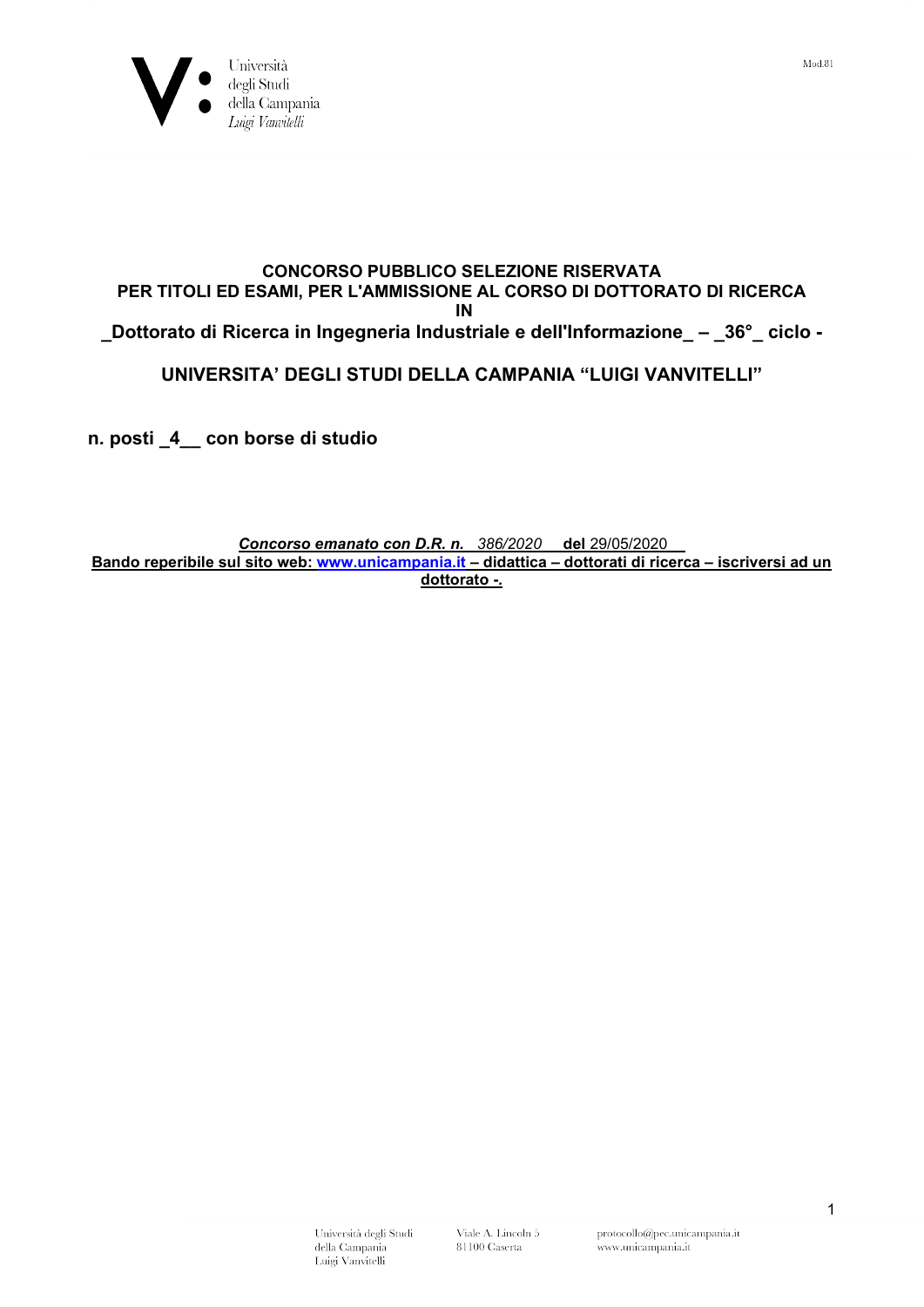

# ALLEGATO A AL VERBALE N. 2

### VALUTAZIONE TITOLI – SELEZIONE RISERVATA QUALIFICATION RESULTS – RESERVED SELECTION

| <b>Surname</b>    | <b>Name</b>                 | <b>Score</b> | <b>Results</b> |
|-------------------|-----------------------------|--------------|----------------|
| Ahmed             | Md Tofael                   | 20,05        | admitted       |
| Alam              | Ashfaq                      | 8,15         | not admitted   |
| Aldarf            | Suleiman                    | 6,00         | not admitted   |
| Ali               | <b>Babar</b>                | 13,65        | admitted       |
| Ali               | Munsif                      | 14,50        | admitted       |
| Ali               | Sijjad                      | 13,50        | admitted       |
| Ali               | <b>Wasim Ahmed Mohammed</b> | 5,60         | not admitted   |
| <b>Bagir</b>      | Anees                       | 14,90        | admitted       |
| El Youssef        | Mohammad                    | 11,60        | not admitted   |
| Firuzalizadeh     | Maryam                      | 8,75         | not admitted   |
| Gulzar            | Waqas                       | 6,75         | not admitted   |
| Hasmi             | Muhammad Baqir              | 10,50        | not admitted   |
| Iqbal             | Zain                        | 3,25         | not admitted   |
| Judge             | Malik Ali                   | 11,85        | not admitted   |
| Khalid            | Usman                       | 11,40        | not admitted   |
| Khan              | <b>Abdul Saboor</b>         | 14,50        | admitted       |
| Khan              | Adil                        | 13,50        | admitted       |
| Khan              | Tarique                     | 2,25         | not admitted   |
| Khani             | Farzad                      | 11,00        | not admitted   |
| Khodadoust        | Javad                       | 15,10        | admitted       |
| Kumar             | Ashish                      | 8,20         | not admitted   |
| Malik             | Muhammad                    | 14,75        | admitted       |
| Manzoor           | Awais                       | 17,25        | admitted       |
| Mishra            | Krishna                     | 9,65         | not admitted   |
| Naser Naeimi      | Ali                         | 6,15         | not admitted   |
| Niroumandijahromi | Soha                        | 16,50        | admitted       |
| Rehman            | Abdul                       | 16,15        | admitted       |
| Shafiq            | Muhammad                    | 11,00        | not admitted   |
| Shahbaz           | Muhammad                    | 11,25        | not admitted   |
| Sharbati          | Vahid                       | 14,75        | admitted       |
| Sohail            | Aamir                       | 4,00         | not admitted   |
| Teimoorzadeh      | Ainoor                      | 5,90         | not admitted   |
| Ullah             | Ubaid                       | 14,25        | admitted       |
| Zafeer            | Shahzeb                     | 8,55         | not admitted   |
| Zahoor            | Rizwan                      | 15,52        | admitted       |